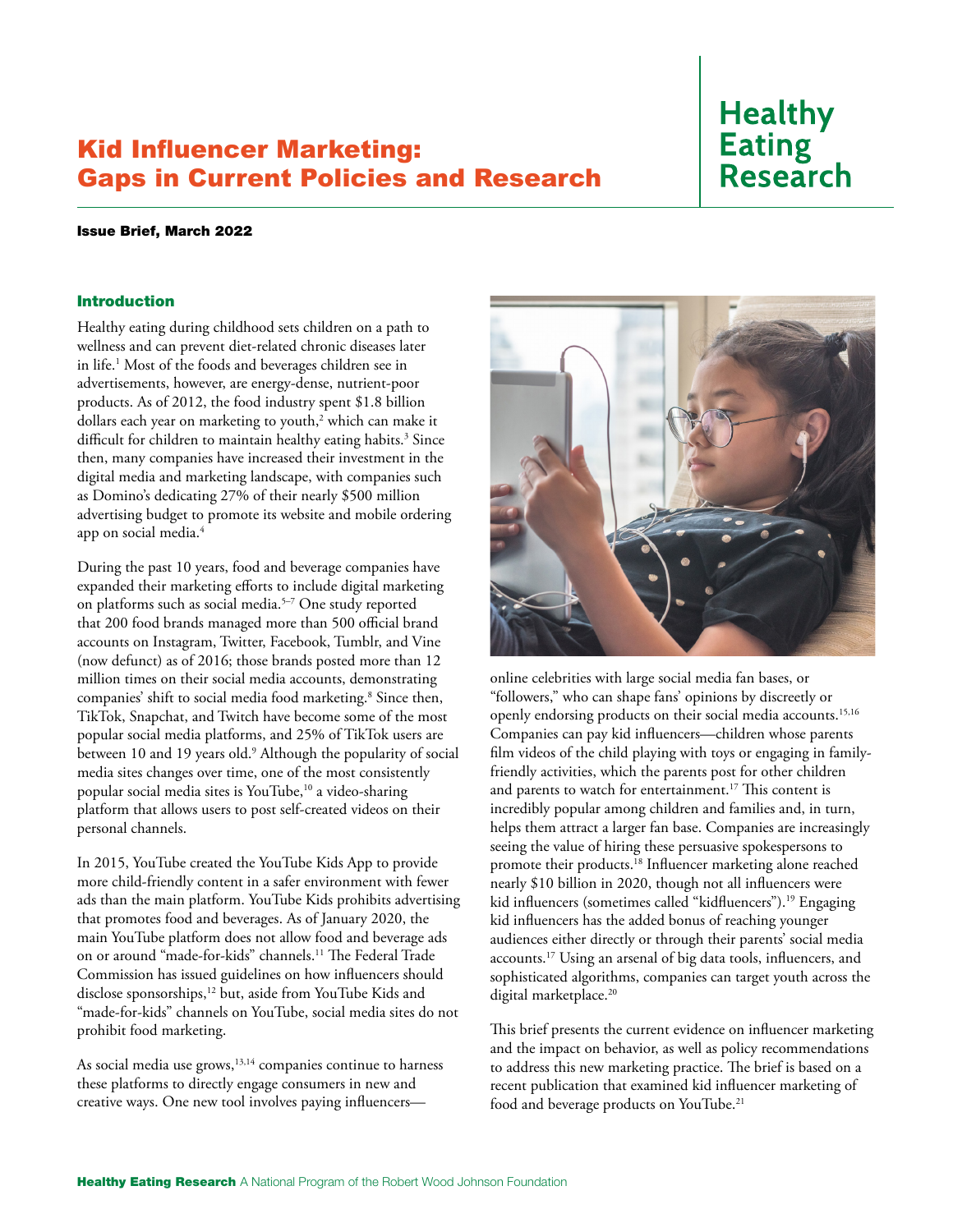## The Evidence

#### Understanding the Appeal and Reach of Kid Influencers

- Consumers view influencers as more relatable and trustworthy than mainstream celebrities because they are "everyday people."22 Among young people, such relatability may lead the viewer to generate a one-sided emotional connection with the influencer that feels like a friendship also known as a para-social relationship.23 For children and adolescents, perceived attractiveness of and similarity to the influencer strengthens para-social relationships and increases purchase intentions.<sup>24</sup>
- In 2019, the highest paid influencer on social media was 8-year-old Ryan Kaji, who reportedly earned \$26 million (see Figure 1), and the third highest paid influencer was a 5-year-old who earned \$18 million.<sup>25</sup> This newer form of celebrity may be powerful because young adults<sup>26</sup> and adults<sup>27</sup> trust celebrity endorsements; and celebrities increase purchase intentions for endorsed products.<sup>28</sup>

#### Kid Influencers and Food and Beverage Product Placement

- A recent study examined videos from the five most popular YouTube channels featuring kid influencers. Kid influencer channels in the sample collectively generated 48.2 billion views and 38.6 million subscribers through 10,058 videos posted on YouTube, as of July 2019.
- The study found that 40% of kid influencer videos featured a food or drink placement and 94% of food/drink placements were for foods/drinks deemed unhealthy according to the Nutrient Profile Model and recommendations from the American Academy of Pediatrics.<sup>21</sup>
- Videos featuring foods/drinks collectively generated over 1 billion views and generated 2.6 million likes on YouTube. Food and/or drink product placements in those kid influencer videos generated approximately 16.5 million impressions for items that were mostly unhealthy, branded products.

 $11:10$ 

# *Figure 1.* Screencaptured images of kid influencer videos from YouTube



**Ryan Pretend Play with McDonalds Toys and cook...** 

27M views · 10 months ago

Instagram followers control my life!!

4.1M views · 10 months ago



**Ryan Pretend Play with Vending Machine Soda Kids...** 

24M views · 9 months ago



Do You Like Broccoli Ice Cream Song ?? Kids Nurser...

31M views · 10 months ago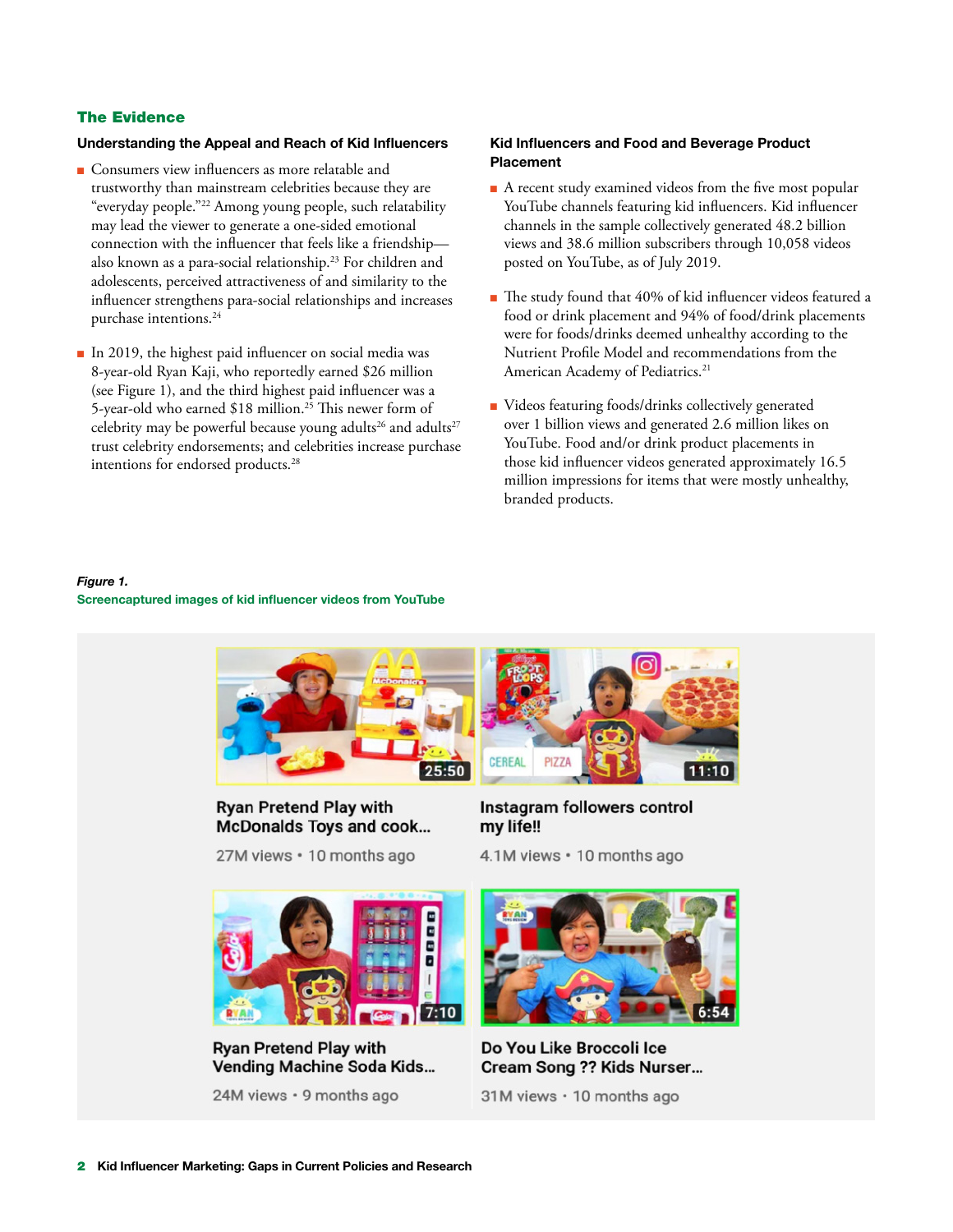#### Using Kid Influencers to Market Foods Works

Food marketing among kid influencers is common and is growing in popularity. Research on this topic has shown that it is most common for unhealthy products and that the use of influencers to market products is successful in altering preferences for marketed items. Moreover, it can be difficult for adults and children to distinguish between program content and advertising. A summary of evidence on how food marketing influences children and adults follows.

- A recent study found that among the five most popular YouTube channels featuring kid influencers, 40% of the videos featured a food or beverage placement and 94% of those placements were for unhealthy products.<sup>21</sup>
- Food marketing influences children's purchase requests, preferences for, and consumption of marketed foods.<sup>3,29</sup> Product placements (i.e., products that are intentionally placed within digital content, such as social media posts or videos) can also build brand awareness for the advertised food.30–32
- Adolescents may be uniquely susceptible to social media advertising.33 Studies show, for example, that adolescents would rather "like" social media posts with many versus few "likes," that gaining "likes" from other users can fulfill adolescents' desire for popularity, and sometimes their interactions with companies "go viral," generating momentary fame.<sup>34,35</sup>
- In one study, 9- to 11-year-old children who saw a YouTube influencer holding unhealthy foods consumed more calories than children who saw a YouTube influencer holding nonfood products.36 Even adults' intention to purchase a product was higher for products promoted by an influencer compared to a celebrity.<sup>22</sup>
- Companies design advertising campaigns to "induce children to nag their parents to buy the advertised product,"37 a strategy called "pester power" that has been found to influence children to successfully encourage parents to purchase products that they would not otherwise buy. Parental denials of purchase requests have been found to lead to significant parent-child conflict,<sup>38</sup> and because digital marketing is so pervasive and often disguised as educational or entertainment, parents cannot monitor ads or simply turn off the television, as was previously recommended.
- For more traditional forms of advertising, young children cannot discriminate between television program and commercial content until approximately age 5.<sup>39,40</sup> Moreover, children do not effectively comprehend the persuasive intent of marketing and tend to accept commercial claims as truthful and accurate information through age  $7$  or  $8.^{39-41}$
- Modern forms of marketing are specifically engineered to bypass the division between content and advertising, making it more difficult to identify advertising; research indicates that even adults have difficulty identifying sponsored content online.38 These forms of marketing circumvent children's (and adult's) ability to actively process advertising information or engage in skeptical reasoning because they cannot identify marketing as such.<sup>33</sup>
- The use of "influencers" and characters for food marketing leverages children's more trusting nature, making children even more vulnerable to advertising disguised as content. Thus, even if sponsored videos are identified as advertising, young children are unable to comprehend the implications of such sponsorships.<sup>38</sup>

The growing spectrum of new strategies and high-tech tools (e.g., use of big data and algorithms)20—combined with the persuasive ability of influencers—has created an unprecedented combination for marketing success.

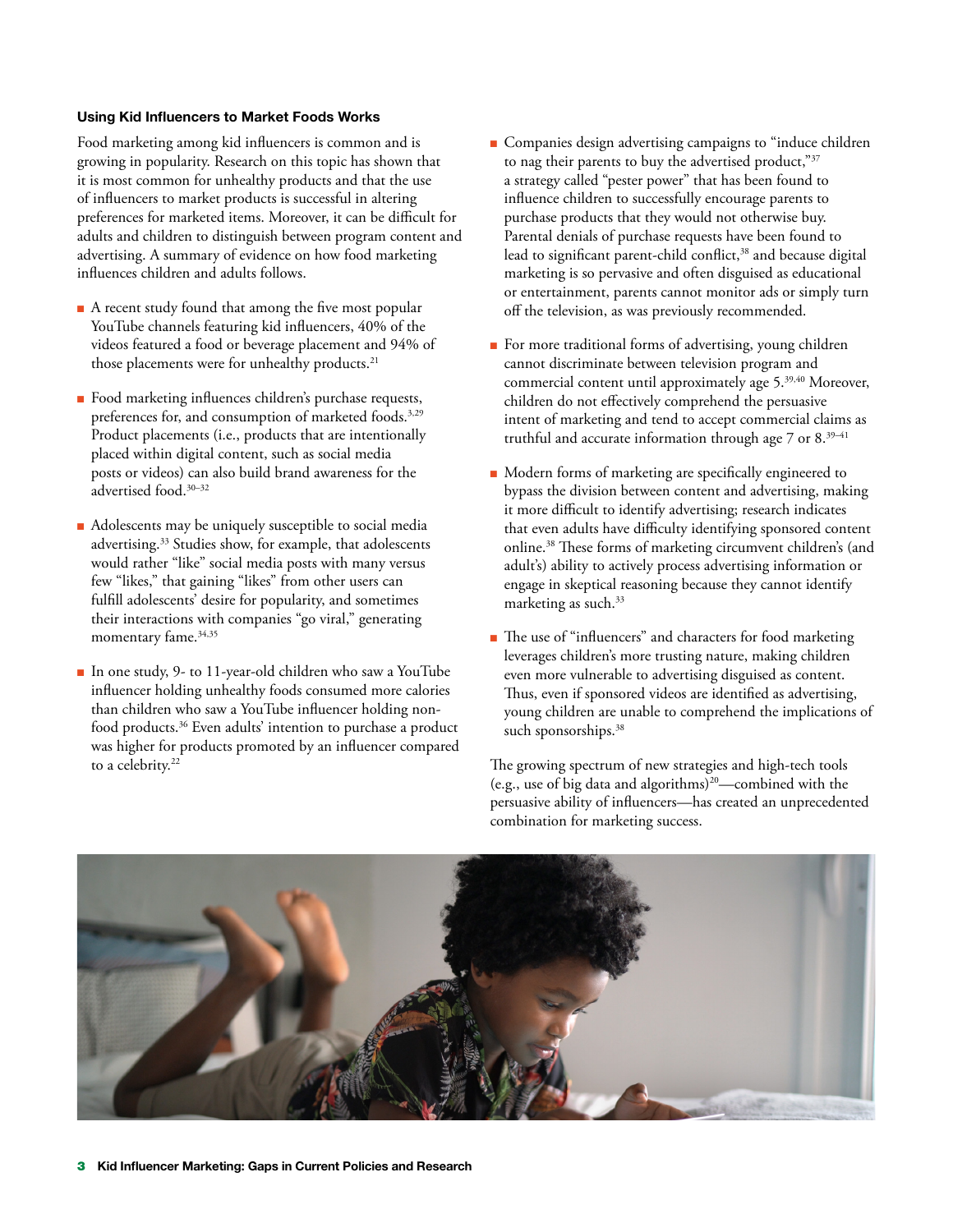## **Conclusions**

The social media tools used to promote foods and beverages in kid influencer videos raise concerns regarding children's exposure to energy-dense, nutrient-poor foods. Kid influencers may generate feelings of trust among parents and children who watch the videos, and kid influencers' subtle or overt endorsements may lead caretakers to increase purchases of those types of products. Social media tools (e.g., autoplay, the setting that prompts a similar video to play after the current video) may also increase exposure to these product placements. Unlike television commercials that typically air for less than two minutes, kid influencer videos may showcase foods and beverages for long durations.

Although the YouTube Kids app prohibits advertising that promotes any kind of food or beverage, the main YouTube platform has several gaps in policies that allow for promotion of sugar-sweetened beverages and junk foods, especially in videos created by kid influencers. Even though YouTube now prohibits food and beverage ads in or around "made-for-kids" channels, children may be exposed to food ads when they watch videos that are intended for adults. More research is needed to determine the percent of children that use the YouTube Kids app as opposed to the main platform and to identify methods to encourage parents to use the kids app for children instead of the main platform.

#### Policy Implications

The use of kid influencers is one of several modern marketing practices engineered to bypass the division between content and advertising. Practices such as branded advertising, online host-selling, native advertising, and influencer promotions take unfair advantage of children's trusting nature and make it more difficult for them to identify food advertising directed to them.

Federal regulations have not kept pace with children's online activities. Although the Federal Trade Commission (FTC) requires influencers and other paid spokespeople to include disclosures (e.g., #ad) in their marketing,<sup>12</sup> children are not likely capable of understanding such disclosures due to their developmental stage or inability to read. Potential policy changes at the federal level include:

■ Congress should designate a federal agency—likely the FTC, although the Federal Communications Commission (FCC) may play a role—to engage in rulemaking to administer the law. The FTC, for example, should monitor influencers' adherence to placing disclosures on their social media posts and consider implementing consequences for repeated failure to disclose (e.g., temporarily suspending the social media account).

- Federal agencies such as the FTC and FCC could also consider adjusting their disclosure policies if a critical mass of research demonstrates that disclosures have unintended consequences—some research suggests disclosures may backfire and have the opposite of the intended effect.<sup>42,43</sup>
- Given the urgency of the issues, Congress should permit the FTC to use standard Administrative Procedure Act rulemaking procedures and repeal the FTC Improvement Act of 1980, which withdrew the FTC's authority to regulate child-directed advertising as an unfair act or practice.<sup>44</sup>
- The federal government should extend child-advertising restrictions that apply on television to online marketing (e.g., "host-selling," which is "the use of program characters or show hosts to sell products in commercials during or adjacent to the shows in which the character or host appears").<sup>45</sup> Such restrictions would reduce children's exposure to sugar-sweetened beverages and energy-dense, nutrient-poor products that are currently promoted by kid influencers.

Social media companies can also strengthen their policies that pertain to children's exposure to unhealthy social media content. Policy changes include:

- YouTube has already prohibited food ads on their YouTube Kids app and could extend the spirit of this policy to prohibit kid influencers from posting videos that promote foods and beverages on both YouTube apps.
- Social media companies could adjust "autoplay" (i.e., where videos automatically play one after another) algorithms to prevent children from being repeatedly exposed to videos from kid influencers and instead offer videos from preapproved educational videos.

Such policy changes are critical given disclosures may not work as intended because of children's limited cognitive abilities, <sup>33</sup> and even adults have difficulty identifying sponsored content.<sup>38</sup>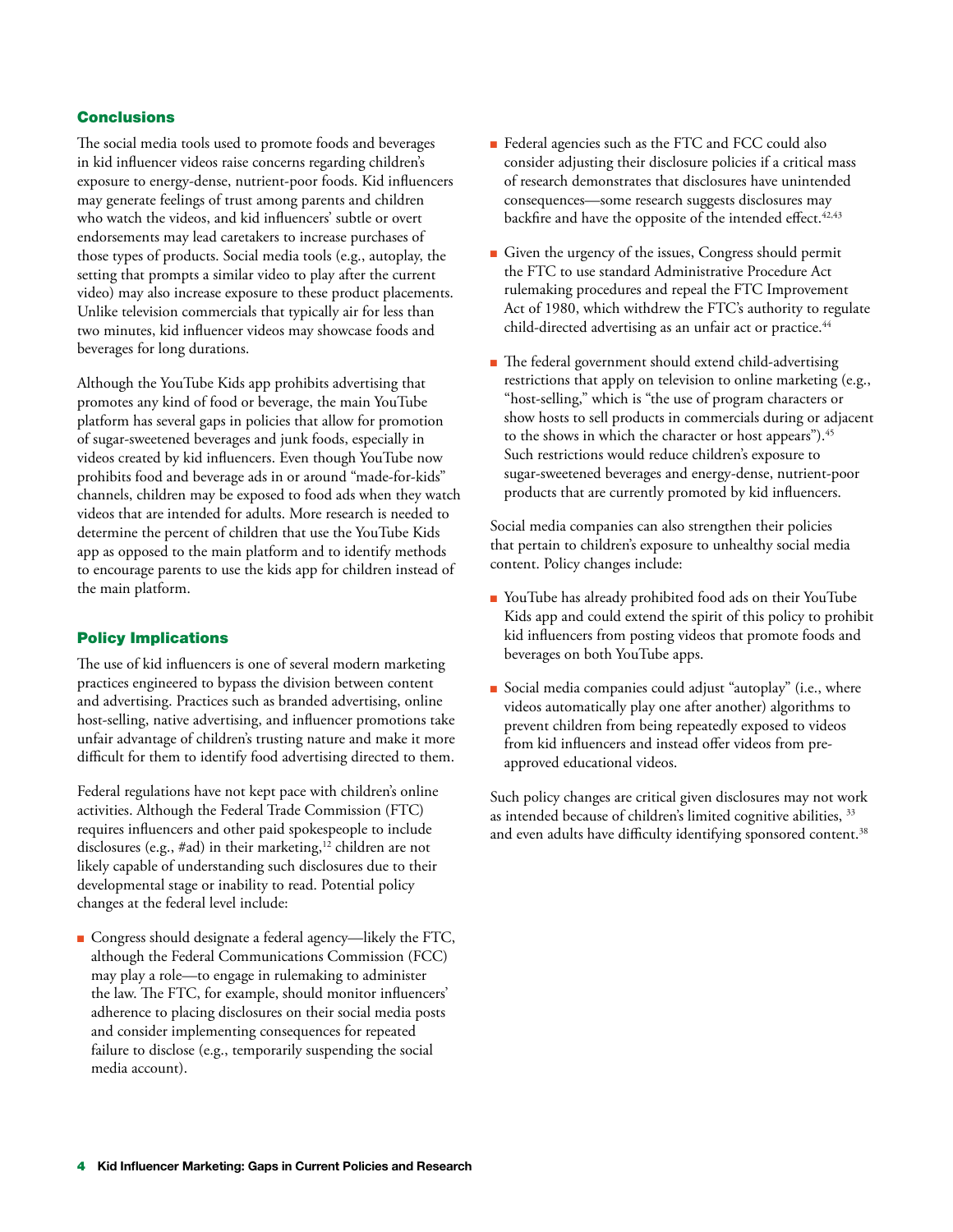#### Acknowledgments

Prepared by Marie Bragg, PhD, Jennifer Pomeranz, JD, and Omni Cassidy, PhD.

Marie Bragg is an Assistant Professor in the Department of Population Health at NYU School of Medicine and the Department of Nutrition at NYU School of Global Public Health. Jennifer Pomeranz is an Assistant Professor of Public Health Policy and Management at NYU School of Global Public Health. Omni Cassidy is an Assistant Professor in the Department of Population Health at NYU School of Medicine. The authors have no conflicts of interest, and have no affiliation with food and beverage companies, social media companies, or social media influencers.

Peer review was provided by Frances Fleming-Milici, PhD, UConn Rudd Center for Food Policy and Health, and Michele Polacsek, PhD, MHS, University of New England.

#### Suggested Citation

Bragg M, Pomeranz J, Cassidy O. Kid Influencer Marketing: Gaps in Current Policies and Research. Durham, NC: Healthy Eating Research; 2022. Available at: [healthyeatingresearch.org.](https://healthyeatingresearch.org)

#### **References**

- 1. Lobstein T, Baur L, Uauy R. Obesity in Children and Young People: A Crisis in Public Health. *Obes Rev*. 2004;5(s1):4-85.
- 2. Federal Trade Commission. A Review of Food Marketing to Children and Adolescents: Follow-Up Report. December 2012. Accessed October 9, 2017. [www.ftc.gov/sites/default/files/documents/](http://www.ftc.gov/sites/default/files/documents/reports/review-food-marketing-children-and-adolescents-follow-report/121221foodmarketingreport.pdf) [reports/review-food-marketing-children-and-adolescents-follow](http://www.ftc.gov/sites/default/files/documents/reports/review-food-marketing-children-and-adolescents-follow-report/121221foodmarketingreport.pdf)[report/121221foodmarketingreport.pdf](http://www.ftc.gov/sites/default/files/documents/reports/review-food-marketing-children-and-adolescents-follow-report/121221foodmarketingreport.pdf)
- 3. Cairns G, Angus K, Hastings G, et al. Systematic Reviews of the Evidence on the Nature, Extent and Effects of Food Marketing to Children. A Retrospective Summary. *Appetite*. 2013;62:209-215.
- 4. Fleming-Milici F, Phaneuf L, Elmi H, et al. Fast Food FACTS 2021 Social Media Supplement: Fast-Food Restaurant Social Media Accounts and Examples of Campaigns Targeted to Teens and Hispanic and Black Youth. UConn RUDD Center for Food Policy & Obesity; 2021.
- 5. Pew Research Center. Who Uses YouTube, WhatsApp and Reddit. June 12, 2019. [www.pewresearch.org/internet/chart/who-uses-youtube](http://www.pewresearch.org/internet/chart/who-uses-youtube-whatsapp-and-reddit/)[whatsapp-and-reddit/](http://www.pewresearch.org/internet/chart/who-uses-youtube-whatsapp-and-reddit/)
- 6. Anderson M, Jiang J. Teens' Social Media Habits and Experiences. Pew Research Center. November 28, 2018. [www.pewresearch.org/](http://www.pewresearch.org/internet/2018/11/28/teens-social-media-habits-and-experiences/) [internet/2018/11/28/teens-social-media-habits-and-experiences/](http://www.pewresearch.org/internet/2018/11/28/teens-social-media-habits-and-experiences/)
- 7. Atske S. Social Media Use in 2021. Pew Research Center. April 7, 2021. Accessed June 23, 2021. [www.pewresearch.org/internet/2021/04/07/](http://www.pewresearch.org/internet/2021/04/07/social-media-use-in-2021/) [social-media-use-in-2021/](http://www.pewresearch.org/internet/2021/04/07/social-media-use-in-2021/)
- 8. Bragg MA, Pageot YK, Amico A, et al. Fast Food, Beverage and Snack Brands on Social Media in the US: An Examination of Marketing Techniques Utilized in 2,000 Brand Posts. *Pediatr Obes*. 2020;15(5):e12606.
- 9. Statistica. U.S. TikTok users by age (2021). April 15, 2021. Accessed October 28, 2021. [www.statista.com/statistics/1095186/tiktok-us-users](http://www.statista.com/statistics/1095186/tiktok-us-users-age/)[age/](http://www.statista.com/statistics/1095186/tiktok-us-users-age/)
- 10. Pew Research Center. Many Turn to YouTube for Children's Content, News, How-To Lessons. November 7, 2018. Accessed December 17, 2019. Pew Research Center. [www.pewresearch.org/internet/2018/11/07/](http://www.pewresearch.org/internet/2018/11/07/many-turn-to-youtube-for-childrens-content-news-how-to-lessons) [many-turn-to-youtube-for-childrens-content-news-how-to-lessons](http://www.pewresearch.org/internet/2018/11/07/many-turn-to-youtube-for-childrens-content-news-how-to-lessons)
- 11. World Federation of Advertisers. YouTube Prohibits All Food and Beverage Ads Next to Kids Content as of Today. January 10, 2020. Accessed October 25, 2021. [wfanet.org/knowledge/item/2020/01/10/YouTube](http://wfanet.org/knowledge/item/2020/01/10/YouTube-prohibits-all-food-and-beverage-ads-next-to-kids-content-as-of-today)[prohibits-all-food-and-beverage-ads-next-to-kids-content-as-of-today](http://wfanet.org/knowledge/item/2020/01/10/YouTube-prohibits-all-food-and-beverage-ads-next-to-kids-content-as-of-today)
- 12. Federal Trade Commission. Disclosures 101 for Social Media Influencers. November 2019. [www.ftc.gov/system/files/documents/plain](http://www.ftc.gov/system/files/documents/plain-language/1001a-influencer-guide-508_1.pdf)[language/1001a-influencer-guide-508\\_1.pdf](http://www.ftc.gov/system/files/documents/plain-language/1001a-influencer-guide-508_1.pdf)
- 13. Montgomery KC, Chester J, Grier SA, et al. The New Threat of Digital Marketing. *Pediatr Clin North Am*. 2012;59(3):659-675, viii.
- 14. Ignatius A. Shaking Things Up at Coca-Cola. Harvard Business Review. October 2011. [hbr.org/2011/10/shaking-things-up-at-coca-cola](http://hbr.org/2011/10/shaking-things-up-at-coca-cola)
- 15. Under 30 Network. Why YouTube Stars Influence Millennials More Than Traditional Celebrities. *Forbes Magazine*. June 20, 2017. Accessed November 19, 2019. [www.forbes.com/sites/under30network/2017/06/20/](http://www.forbes.com/sites/under30network/2017/06/20/why-youtube-stars-influence-millennials-more-than-traditional-celebrities/) [why-youtube-stars-influence-millennials-more-than-traditional-celebrities/](http://www.forbes.com/sites/under30network/2017/06/20/why-youtube-stars-influence-millennials-more-than-traditional-celebrities/)
- 16. De Veirman M, Hudders L, Nelson MR. What Is Influencer Marketing and How Does It Target Children? A Review and Direction for Future Research. *Front Psychol*. 2019;10:2685.
- 17. Maheshwari S. Online and Making Thousands, at Age 4: Meet the Kidfluencers. T*he New York Times*. March 1, 2019. Accessed December 17, 2019. [www.nytimes.com/2019/03/01/business/media/social-media](http://www.nytimes.com/2019/03/01/business/media/social-media-influencers-kids.html)[influencers-kids.html](http://www.nytimes.com/2019/03/01/business/media/social-media-influencers-kids.html)
- 18. World Federation of Advertisers. Brands to Invest More on Influencers World Federation of Advertisers. July 20, 2018. Accessed December 17, 2019. [wfanet.org/knowledge/item/2018/07/20/Brands-to-invest-more-on](http://wfanet.org/knowledge/item/2018/07/20/Brands-to-invest-more-on-influencers)[influencers](http://wfanet.org/knowledge/item/2018/07/20/Brands-to-invest-more-on-influencers)
- 19. Haenlein M, Anadol E, Farnsworth T, et al. Navigating the New Era of Influencer Marketing: How to be Successful on Instagram, TikTok, & Co. *Calif Manage Rev*. 2020;63(1):5-25.
- 20. Center for Digital Democracy. 'Big Food' and 'Big Data' Online Platforms Fueling Youth Obesity Crisis as Coronavirus Pandemic Rages. May 12, 2021. Accessed October 25, 2021. [www.democraticmedia.org/article/big](http://www.democraticmedia.org/article/big-food-big-tech-and-global-childhood-obesity-pandemic)[food-big-tech-and-global-childhood-obesity-pandemic](http://www.democraticmedia.org/article/big-food-big-tech-and-global-childhood-obesity-pandemic)
- 21. Alruwaily A, Mangold C, Greene T, et al. Child Social Media Influencers and Unhealthy Food Product Placement. *Pediatrics*. doi:10.1542/ peds.2019-4057.
- 22. Schouten AP, Janssen L, Verspaget M. Celebrity vs. Influencer Endorsements in Advertising: The Role of Identification, Credibility, and Product-Endorser Fit. *International Journal of Advertising*. July 2, 2019:1- 24.
- 23. Tolbert AN, Drogos KL. Tweens' Wishful Identification and Parasocial Relationships With YouTubers. *Front Psychol*. 2019;10:2781.
- 24. Lou C, Kim HK. Fancying the New Rich and Famous? Explicating the Roles of Influencer Content, Credibility, and Parental Mediation in Adolescents' Parasocial Relationship, Materialism, and Purchase Intentions. *Front Psychol*. 2019;10:2567.
- 25. Berg M. The Highest-Paid YouTube Stars of 2019: The Kids Are Killing It. *Forbes Magazine*. December 18, 2019. Accessed February 15, 2021. [www.](http://www.forbes.com/sites/maddieberg/2019/12/18/the-highest-paid-youtube-stars-of-2019-the-kids-are-killing-it/) [forbes.com/sites/maddieberg/2019/12/18/the-highest-paid-youtube-stars](http://www.forbes.com/sites/maddieberg/2019/12/18/the-highest-paid-youtube-stars-of-2019-the-kids-are-killing-it/)[of-2019-the-kids-are-killing-it/](http://www.forbes.com/sites/maddieberg/2019/12/18/the-highest-paid-youtube-stars-of-2019-the-kids-are-killing-it/)